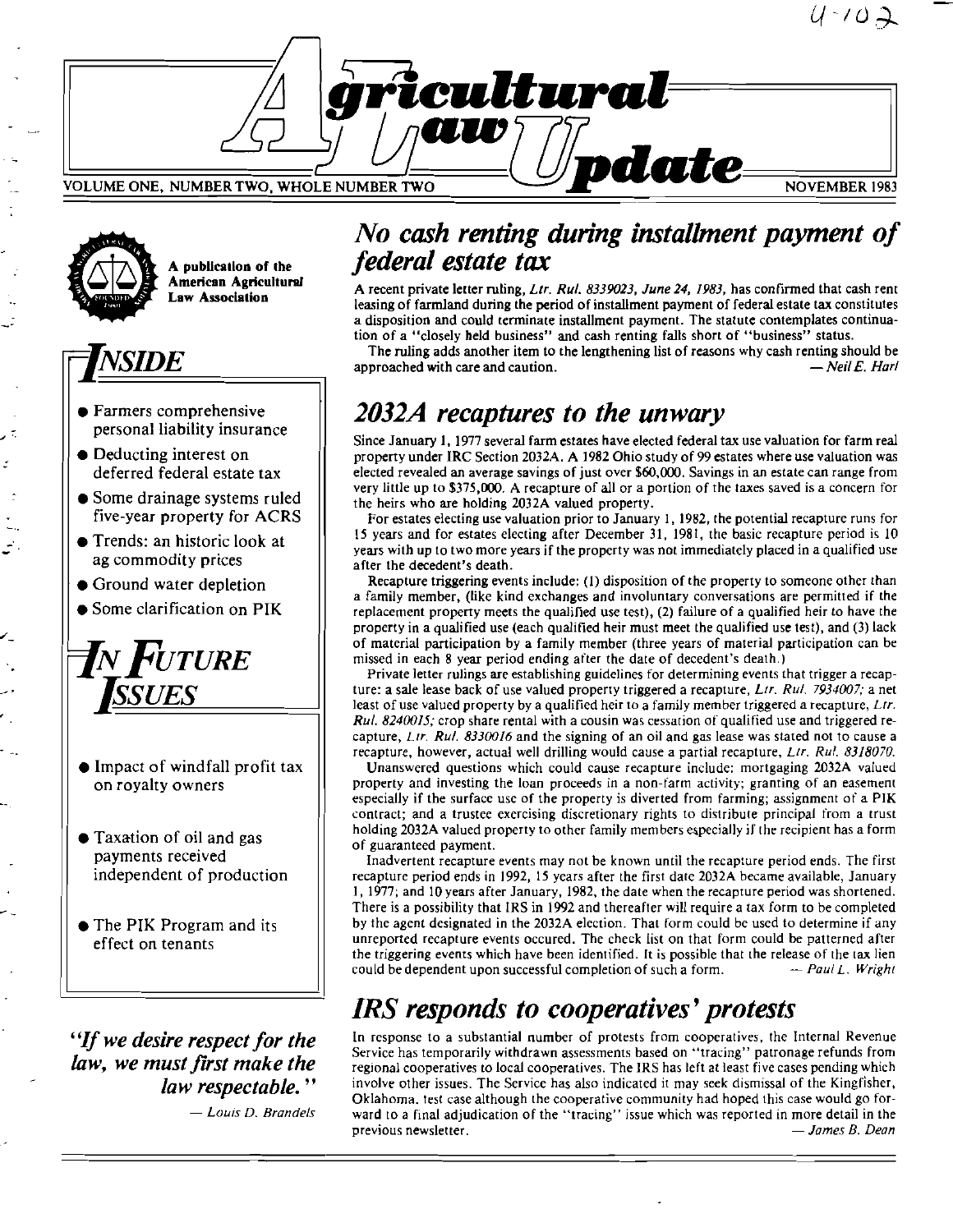### **Farmers Comprehensive Personal Liability** *ing preparty supervised"* him on the night of the accident.<br>Incorrected the contenting **Farm Example 2006 Fact A case Tham Example 2006 The appellate courts rejected the The appellate courts rejected the conten-**<br>Insurance Somewhat Less Than **than insurance Insurance** is expected the conten-*"Comprehensive' ,*

Early this year, in Bankert v. Threshermen's Mutual Insurance Co., - Wis. 2d -,329 N.W. 2d 150 (1983), aff'g 105 Wis. 2d 438, 313 N.W.2d 854 (Ct. App. 1981), the Wisconsin Supreme Court held that a farmowners liability insurance policy did not require the insurer to defend or to indemnify its insureds against claims for damages alleged to have been caused by their negligent entrustment of a motorcycle to their minor son and the negligent failure to comrol their son's use of the motorcycle away from the farm premises and adjoining ways.

The Bankert result is consistent with the applicable policy language and with earlier authority, and the court's opinion breaks no new theoretical ground. Nevertheless. the decision is of interest as a reminder of an imporcant and perhaps unexpected way in which the "Farmers Comprehensive Personal Liability" insurance coverage can prove something less than "comprehensive." and of the difficulties of improvising rationales to avoid that result.

"Farmers Comprehensive Pcrsonal Liability" (FCPL) coverage is an attempt to adapt the "Cornprehensive Personal Liability" (CPL) coverage to the snecial necds of those engaged in farming activities. The CPL coverage sometimes is marketed as a separate policy, but usually it is sold as part of the farniliar homeowners package nolicies. In either form it is unsuited for those engaged in farming because it does not apply "to bodily injury or property damage arising out of business pursuits of any insured ..." The FCPL, which also may be marketed as a separate policy or as part of a "Farmowners-Ranchowners" policy packaging liability coverage with property insurance coverages on the farm



dwelling and farm personal property and buildings, makes this exclusion inapplicable to farming activities.

Thus, the CPL exclusion of "losses arising out of... business pursuits" is modified in the FCPl so that the business pursuits exclusion does not apply to "(i) activities ... ordinarily incident to the non-business pursuits and (ii) farming." (Curiously, when packaged as part of a Farmowners~ Ranchowners policy. the exemption from the exclusion is framed to provide coverage for "activities ... ordinarily incident to non-business pursuits or farming.") This change is the chief reason for the development of the FCPL, and its effects seem well understood.

Less well recognized is a second change. The CPL excludes from coverage bodily injury or property damage arising out of the ownership, maintenance, operation, use, loading or unloading of ... any motor vehicle owncd operated by, or rented or loaned to any insured; but this subdivision  $\dots$ does not apply to bodily injury or property damaged oecuring on the residencc premises if the motor vehicle is not subject to motor vehicle registration because it is used cxclusively on the residence nremises or kept in dead storage on the residence premises;

The FCPL instead excludes from coverage liability claims arising out of "the ownership, operation, maintenance or use, including loading or unloading of (I) automobiles while away from the premises or the ways immediately adjoining." The effect of this change is two-fold. It brings within coverage liability claims arising out of use of automobiles on the premises or adjoining ways, without regard to whether the automobile is immune from motor vehicle licensing or is being used in the farming operations; and it excludes from. coverage the use of automobiles away from the premises and adjoining ways, again without regard to whether the automobile is subject to licensing requirements or the use to which the automobile is being put. It thus makes the place of the occurrence a prime determinant of the insurer's Obligation to defend and indemnify in the event of liability claims.

It was (his "premises and adjoining ways" limitation that prevented insurer liability in Bankert. The insureds' fifteen year old son was driving an unlicensed mo-LOrcycle on the streets of a municipality when he struck a parked car and injured the plaintiff. a passenger on the motorcycle. Plaintiff sued the insureds on the theories that they "negligently entrusted" the motorcycle to their son and that they

age of the FCPL policy because the negligent  $acts$  - negligent entrustment and negligent supervision  $-$  occurred on the farm premjses. The insurer had agreed to defend and indemnify "only when the insured incurs liability for personal injury or property damage caused by an 'occurrenee.' An occurrence is defined as an accident. This is what is insured against  $-$  not theories of liability."  $-$  Wis. 2d at  $-$ , 329 N.W.2d at ISS. Indeed, the court noted, under the argument that the place of the negligent acr should control, "all negligence which was attributable to conduct at the farm home would be covered. Acceptance of this theory would convert the farmowners liability policy into an automobile policy." Id. at  $-$ , 329 N.W.2d at 154.

Probably most observers will find the Bankert result both proper and predictable. After all, the policy language clearly makes liability of the insurer depend upon the location of the occurrence, rather than the loeation of the operative cause of the occurrence, and insurance law routinely indulges. policy limitations incorporating that distinction. The "premises" limitation seems destined to be treated as a coverage provision, and thus immune from statutory requirements that the breach be material in order to provide a defense; besides, the risk of a liability-causing occurrence doubtless was increased once the motorcycle ventured off the farm premises.

Finally, the Bankert facts are not that compelling. Motor vehicle liability insur~ ance could have been obtained for the motorcycle if it was to be ridden on public streets, and at the time of the accident it was being used for recrearional rather than farm purposes. In such circumstances. the limitation seems neither surprising nor unduly harsh. In other settings, however. the discovery that FCPL coverage does not extend to motor vehicle accidents away from the insured premises may bc more difficult to swallow.

Consider, for example, the circumstances provoking litigation in Farm Bureau Mutual Insurance Co. v. Sandbulte, 302 N.W.2d 104 (lowa 1981). There the liability accident occurred on a public road as the insured's son drove a pickup from one tract of insured's farm to another in order to get a tractor needed to continue plowing. On these facts, the insured's hopes of either satisfying or escaping the "premises and adjoining ways" restriction might seem more likely to be realized. The pickup was being used in farming operatiom, and it was proceeding by the most direct route from one portion of the insured premises to another.

Moreover, Iowa has been something of a bastion of the "doctrine of reasonable expectations" which counsels ignoring policy *(continued on page 5)*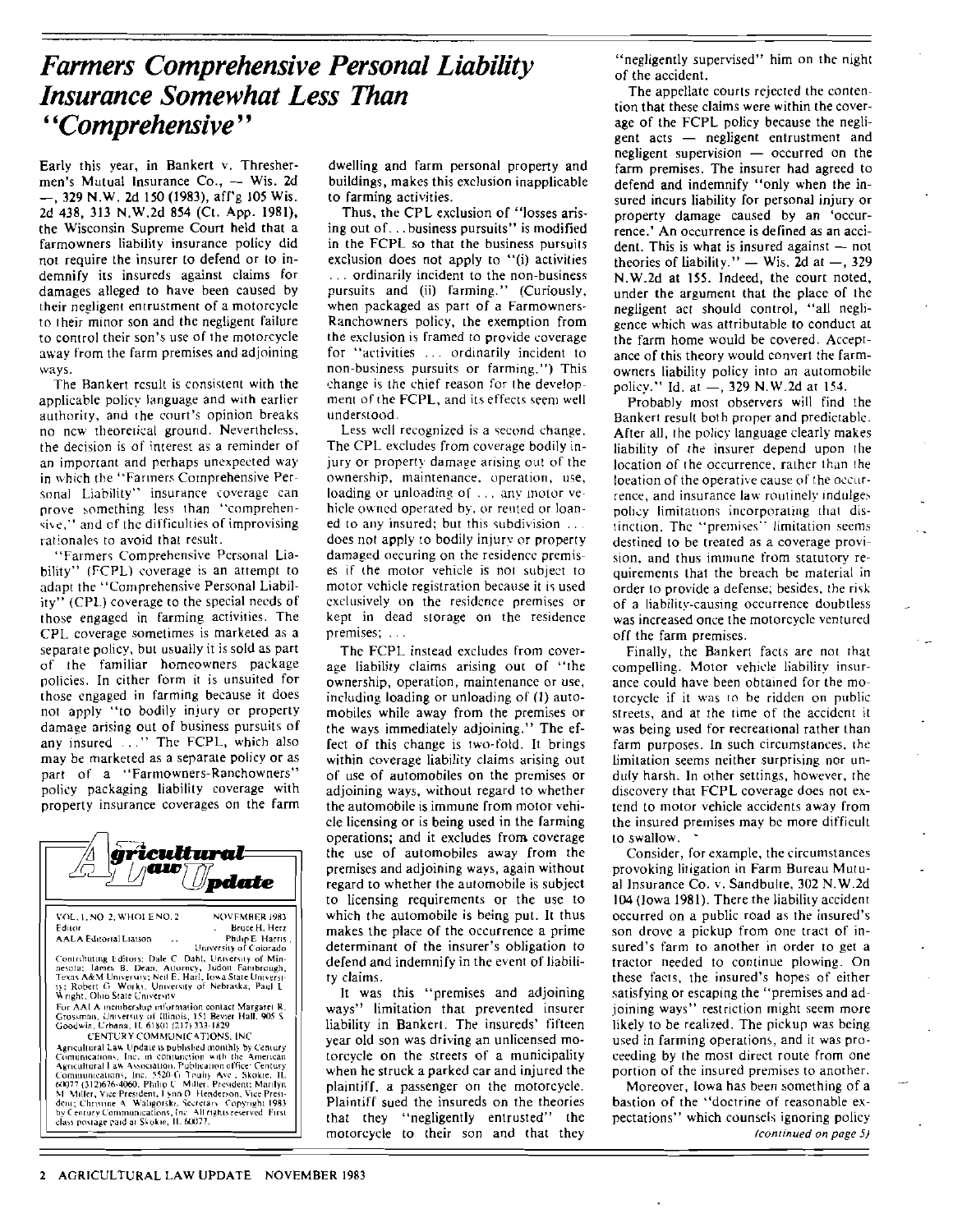## *Division orders and royalty checks: Insufficient analysis when negotiating mineral leases can mean losses for the land owner*

#### *by Judon Fambrough*

 $\mathcal{L}$ 

 $\overline{\phantom{a}}$ 

 $\cdot$  .

Frequently mineral owners (or their attorneys) fail to properly address the treatment of division orders and royalty checks when negotiating an oil and gas lease. If overlooked, the landowner stands to lose not only money but also many beneficial lease terms acquired during the negotiation process.

Not all mineral owners may be familiar with division orders because they are not issued until production commences. Division orders are revocable sales contracts entered between the parties owning an interest in the oil and gas produced and the person or entity purchasing the production. The sale becomes effective only after the oil or gas comes into the purchaser's possession. It does not operate as a sale of the oil or gas in place.

In addition to being a sales contract, division orders also insure that the proper parties (or owners) are paid and in the right amounts. Division orders state or "declare" the fraction of production each party is to receive. The precise figure is contained in a fraction carried out to the eighth decimal point. The specified interest is derived from a title opinion rendered by an attorney working for either the purchaser or ...<br>lessee (producer). Each interest owner will be asked to sign (or execute) the di· vision order in advance of the first royalty check.

> Division orders may do more than just state each party's interest. Additional provisions may be included which may or may not comply with the original lease terms.

> Here is the dilemma faced by the mineral owner when sent a division order for execution. If he or she signs the division order containing terms contrary to the original lease, will the division order amend or supplant the lease? Is the execution of the division order a prerequisite for receiving the first royalty check? Is it necessary for *all* parties named in the division order to sign before *any* party gets paid?

Apart from any specific statutory law or case law that a particular state might have, the answers to these questions are as follows.

=======fN*n*EPTH

 $\overline{a}$ 

First, it is generally held that a division order can never *permanently*  amend or supplant the lease. However, should the terms of the executed division order differ from the lease, the division order controls until revoked by the mineral owner. The mineral owner has no recourse against the purchaser or lessee for any variances during the interim.

Secondly, it is generally held that the execution of the division order is not a prerequisite for receiving the first royalty check. However, for their own protection, most purchasers or lessees will refuse to issue a royalty check until the division orders have been signed.

And lastly, it is generally held that all parties need not sign the division order before any party is paid. But again, this matter lies within the sole discretion of the purchaser or lessee.

The mineral owner may encounter other questions and problems apart from the terms of the division order. For instance, how soon after production commences will the first royalty cheek be issued? After the first royalty check is received, how frequently will subsequent checks be tendered to the lessor? If a royalty check is delinquent or withheld, will the mineral owner receive interest on the unpaid balance due?

The answers to these questions will vary among the states depending on their statutory and case law. However, to insure the mineral owner's interest is fairly and equitably treated, these issues should be addressed when negotiating the lease. Here are a few alternatives the mineral owner may strive to include. The mineral owner's success in having these alternatives incorporated in the lease agreement depends largely upon negotiating power.

#### A. Recommended lease provision deal· **ing with division orders**

The following contains the essence, not the precise language, of suggested clauses pertaining to division orders.

I.) A division order tendered to the mineral owner shall be used solely to ascertain the lessor's interest in a particular well unit. Any further provisions may be stricken or disregarded.

2.) The execution of any division order containing provisions contrary to the lease terms will not temporarily nor permanently alter or amend the originallease terms. All such contrary terms shall be deemed null and void. (Some minerals simply state the division order need not be executed as a prerequisite for royalty payments. The problem of contradictory terms is thereby averted.)

3.) Acceptance of any royalty payment pursuant to the division order shall not constitute a full or final settlement for any past royalties and interest payments that may be due the mineral owner.

4.) The division order shall be cancellable Or revocable at all times.

5.) Tlte mineral owner shall be paid upon the execution of the division order (if the execution requirement is not stricken.) He or she need not wait for all parties specified in the division order to sign before being paid.

6.) The mineral owner shall not give any warranty of title in the division order beyond that contained in the lease.

7.) The division order shall not constitute a ratification of any oil or gas contract (whether revocable or not) or any other contract or agreement covering the leased premises or products rroduced therefrom.

(continued on next page)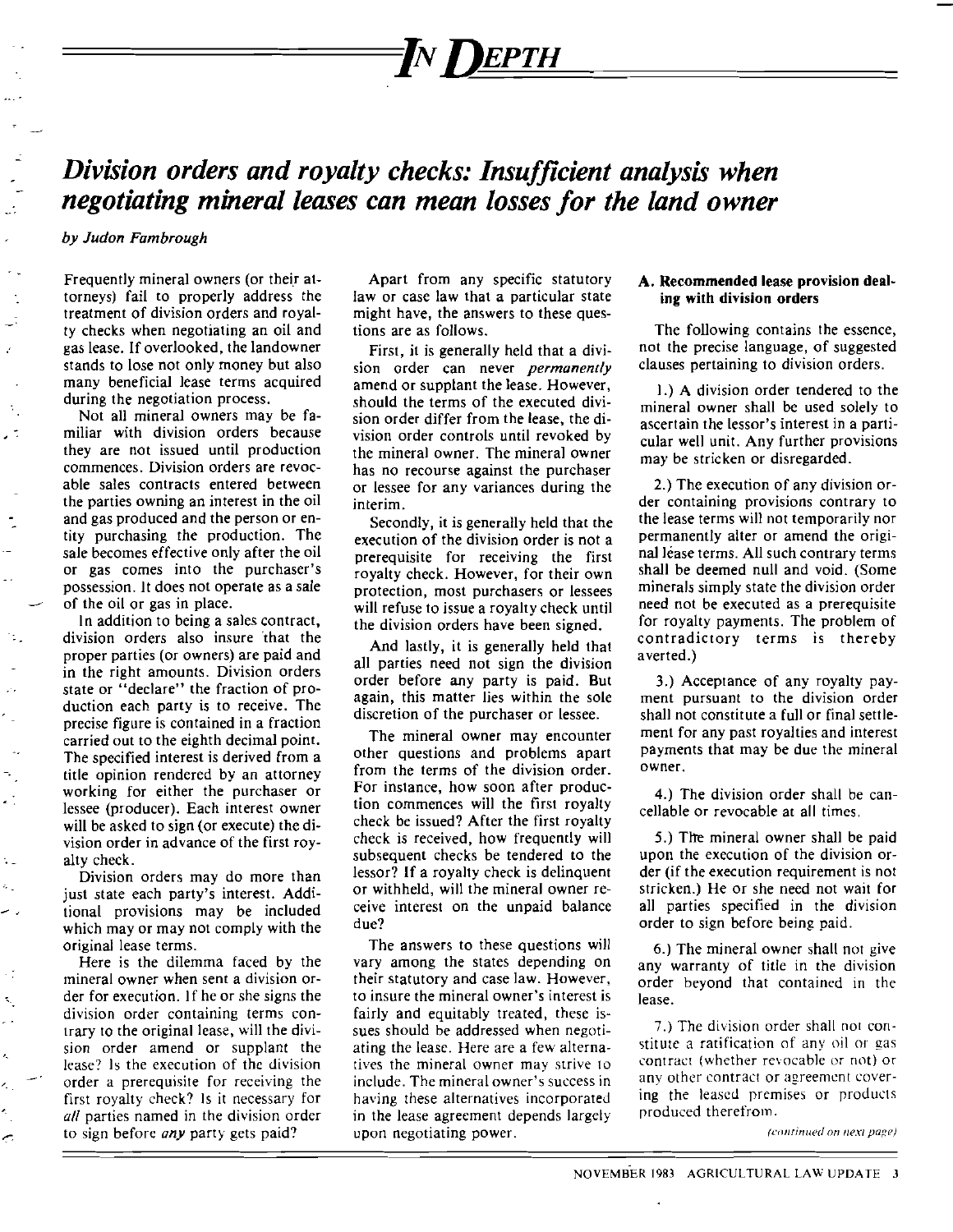8.) The terms of the original lease contract cannot be altered or amended except by a separate written instrument clearly denominating its purpose and effect. The written agreement shall describe the specific terms or provisions being altered and the proposed change or modification thereto. It must be executed by the party against whom the amendment or alteration is sought to be enforced. Any memoranda or legends attached to a royalty check shall be null and void and without legal significance for the purpose of altering the original lease contract.

#### B. Recommended lease provisions dealing with royalty checks

The following contains the essence, not the precise language, or suggested clauses pertaining to royalty checks.

I.) The first royalty check shall be tendered the mineral owner within ninety (90) days after the first production leaves the leased premises. (Gener· ally it takes 90 to 120 days for the title opinion to be secured by the purchaser or lessee. Sometimes it takes longer depending upon the magnitude of production in the area.)

2,) If the first royalty check is not tendered within ninety (90) days, interest shall accrue on the unpaid royalty at the highest rate allowed by state law. (Some mineral owners tie the interest to the prime rate but never less than 15%. if it is not usurious.) The first royalty check shall contain all accrued lnlerest.

3.) Once royalty checks have commenced being tendered, the mineral owner will be paid within sixty (60) days after the end of the month the production leaves the leased premises. If the payments are not forthcoming within the designated period, interest will again accrue on the unpaid balance. If six months transpire between royalty payments, the lease shall expire except where the delay was caused by title problems. (Such provisions determine the frequency of royalty payments and the penalty for any delinquency.)

4.) The mineral owner's royalty shall bear no costs or expenses (direct or indirect) encountered by the lessee Or purchaser subsequent to production, This rule is to apply regardless of where the royalty is fixed in the lease or division order.

5,) The lessee and/or purchaser assumes all risk of loss for the oil or gas once it leaves the leased premises.

If the lessee utterly refuses to include any of the suggested provisions in the lease, or if the lessor is presented a division order for execution without having addressed these issues in the lease, the lessor may want to proceed in the following manner.

1.) Alter the division order so that it conforms to the original lease terms. This can be done by striking all contradictory or questionable language and then initialing the margins where the deletions and changes occur.

2.) Attach an addendum to the division order incorporating the suggested alternatives enumerated in Sections A and B. The addendum would begin with phraseology similar to the following: "Notwithstanding anything to the contrary contained in the attached division order rendered by the XYZ Company. the following terms and provisions control..."

Naturally. it would rest with the purchaser or lesscc whether to issue royalty checks based on such a revised or amended division order. However. it is a possible means by which the mineral owner can receive royalty payments yet preserve the rights stated or negotiated in the original lease form.

#### **Conclusion**

The successful negotiation of an oil and gas lease requires knowledge of the lease terms, common sense. foresight and diplomacy. Even with a knowledge of the lease provisions, a mineral owner can easily overlook the problems associated with division orders and royalty checks, Therefore, the treatment of division orders and royalty checks should be on the agenda of every oil and gas leasing transaction.



Judon Fambrough is a lecturer and attorney at luw in the Agricultural Economics Department  $\mu$ I Texas  $4\&M$  University. He received his B.S. degree from the University of Arkansas and his *M.S. degree from the University of Missouri hoth in agricultural economics. He received his J.D. degree from the University of Missouri* ulso. He currently teaches a course in oil and gas law and does research work for the Texas *Real Ewo/e Reworch* Center.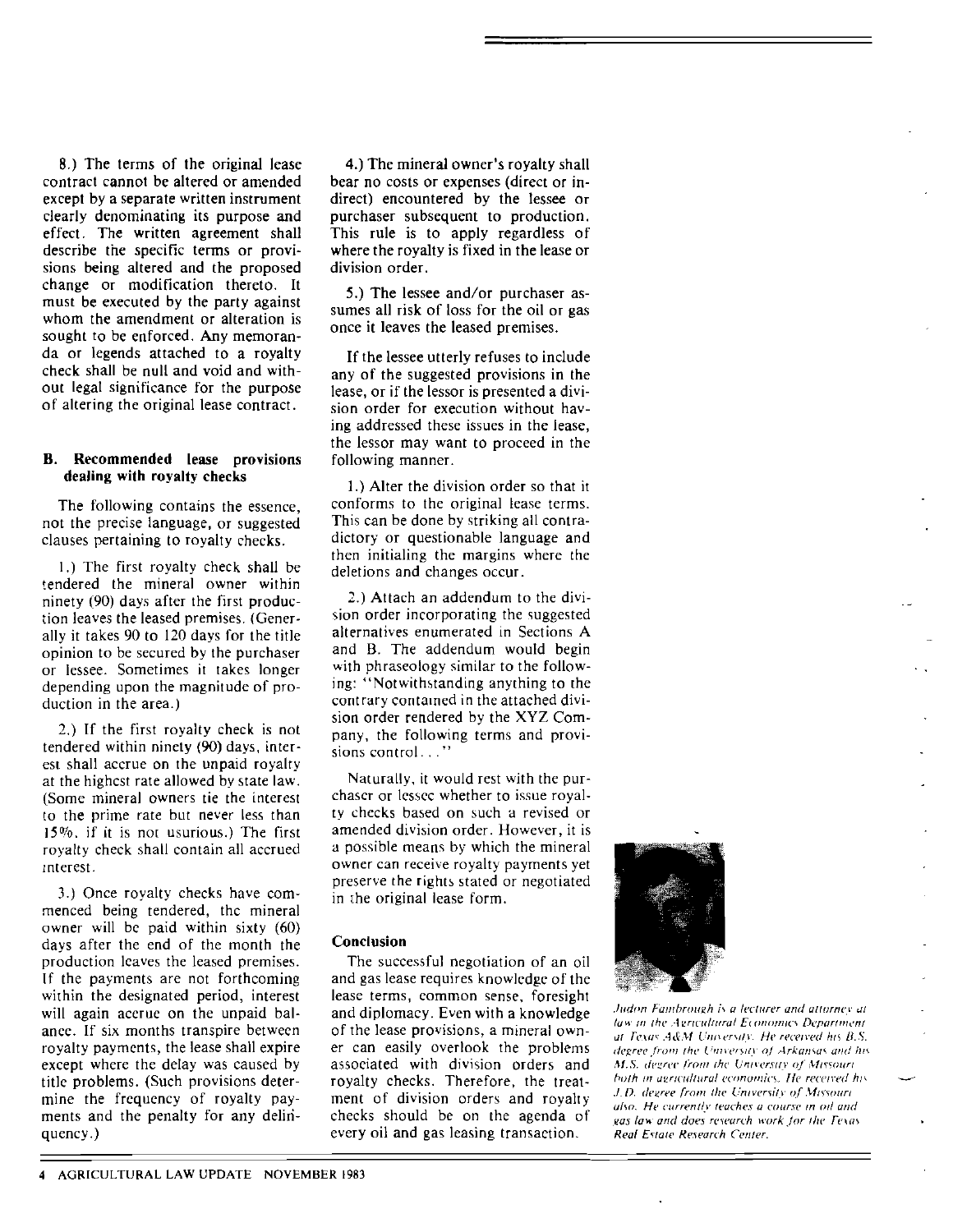#### roNfl'SUED FROM PAGE 2

language when necessary to vindicate the insured's reasonable expectations concerning the scope of coverage. With insureds encouraged to forgo separate motor vehicle liability insurance on vehicles not expected to leave the farm by the FCPl expansion of eoverage to even molor vehicles subject to licensing requirements while on the premises, and with even professional insurance publications describing the FCPL coverage as one which "includes farm operations," perhaps an insured might be forgiven a failure to understand and act on the "premises and adjoining ways" restriction.

The Iowa court in Sandbulle brought such musings to an abrupt halt. Only physically contiguous "ways" satisfy the policy requirement, according to a long line of authority involving "premises" restrictions in many kinds of insurance, and the court discovered no reason to disturb that requirement or its usual interpretation. That insureds might in fact expect to be covered while moving from one insured premi~e to another on farming business was not enough to outweigh the important coverage-allocating functions of the provision. As a matter of law, the "provision was not 'bizarre or oppressive,' nor did it eviscerate any terms agreed to or eliminate the dominant purpose of the transaction so as to give rise to the reasonable expectation doctrine." 1d. at 114 (applying Restatement (Second) of Contracts sec. 211).

In Sandbulte, the pickup was covered by automobile liability imurance. so that the FCPL coverage was invoked only in an effort to find excess coverage. The Sandbulte court made nothing of that, however, and other courts consislently have refused to find coverage under the FCPl even where no other insurance was available and the departure from insured premises was minor. See, e.g., Scherschligt v. Empire

Fire & Marine Insurance Co., 662 F.2d 470 (8th Cir. 1981); Foremost Insurance Co. v. Travelers Insurance Co., 54 App. Div. 2d 150,338 N.Y.S.2d 402 (1976); Connolly v. Standard Casualty Co., 73 N.W.2d 119 (S.D. 1955).

For now, the lesson seems clear: any relaxation of the tension between what insureds in fact may expect their FCPL policies to cover and the "premises and adjoining ways" limitation of the FCPL must await improved insured understanding of the realities of the coverage; judicial relief from the "premises and adjoining ways" limitation does not seem likely.

*- Robert Works* 

### *Ground water depletion*

In 1965, after losing in court, IRS began allowing cost depletion to taxpayers in the Southern High Plains area for draw down in ground water. IRS now recognizes that ground water in areas of the Ogallala For~ mation in addition to the Southern High Plains, is being depleted\_ As a consequence, IRS has ruled (Rev. Rul. 82·214, I.R.S. 1982-50, 9) that cost depletion will be al~ lowed elsewhere in the Ogallala Formation where it can be demonstrated that the ground water is being depleted and "that the rate of recharge is so low that, once extracted, the ground water would be lost to the taxpayer and immediately succeeding generations;. "

IRS points out that the income tax basis in the ground water must be adjusted for cost depletion deduetions allowed. However, taxpayers in the Ogallala Formation outside the Southern High Plains area will not be required to reduce their basis in ground water by east depletion that was allowable but not claimed for tax years ending before December 13, 1982.

#### - Neil E. Harl

### *Some clarification onPIK*

In the article, "PIK Brings About Tax Changes" in the October, 1983, *AGRI-CULTURAL LA W UPDA TE,* the discussion on page 2 focused upon the income tax consequences of giving up a commodity in storage to create the farmer's PIK amount. If the farmer initiates the process at the local ASC office to receive the PIK commodity in 1983, the amount given up would be income in 1983 jf the farmer had previously treated CCC loans as loans and not as income. If the farmer waits umil 1984 to initiate the process to receive the PIK amount, income from the commodity given up would be income in 1984.

For farmers who are "qualified taxpay~ ers," the PIK commodities received arc treated as though the commodity was raised and would be taxable when sold. To be a qualified taxpayer, the farmer must receive PIK commodities in exchange for idling land under the 1983 PIK program.

*- .Veil E. Harl* 

### *Deducting interest on deferred federal estate tax*

For several years, there has been concern whether the interest on deferred federal estate tax could be deducted by the heirs for income tax purposes if the estate was closed. In a letter ruling, *Lfr. Rut 8334025. May 20, 1983*, IRS has indicated that interest on deferred federal estate tax paid by a beneficiary after distribution of assets from the estate was deductible for income tax purposes. In the facts of that ruling, the surviving spouse was the beneficiary.

-- Neil E. Harl